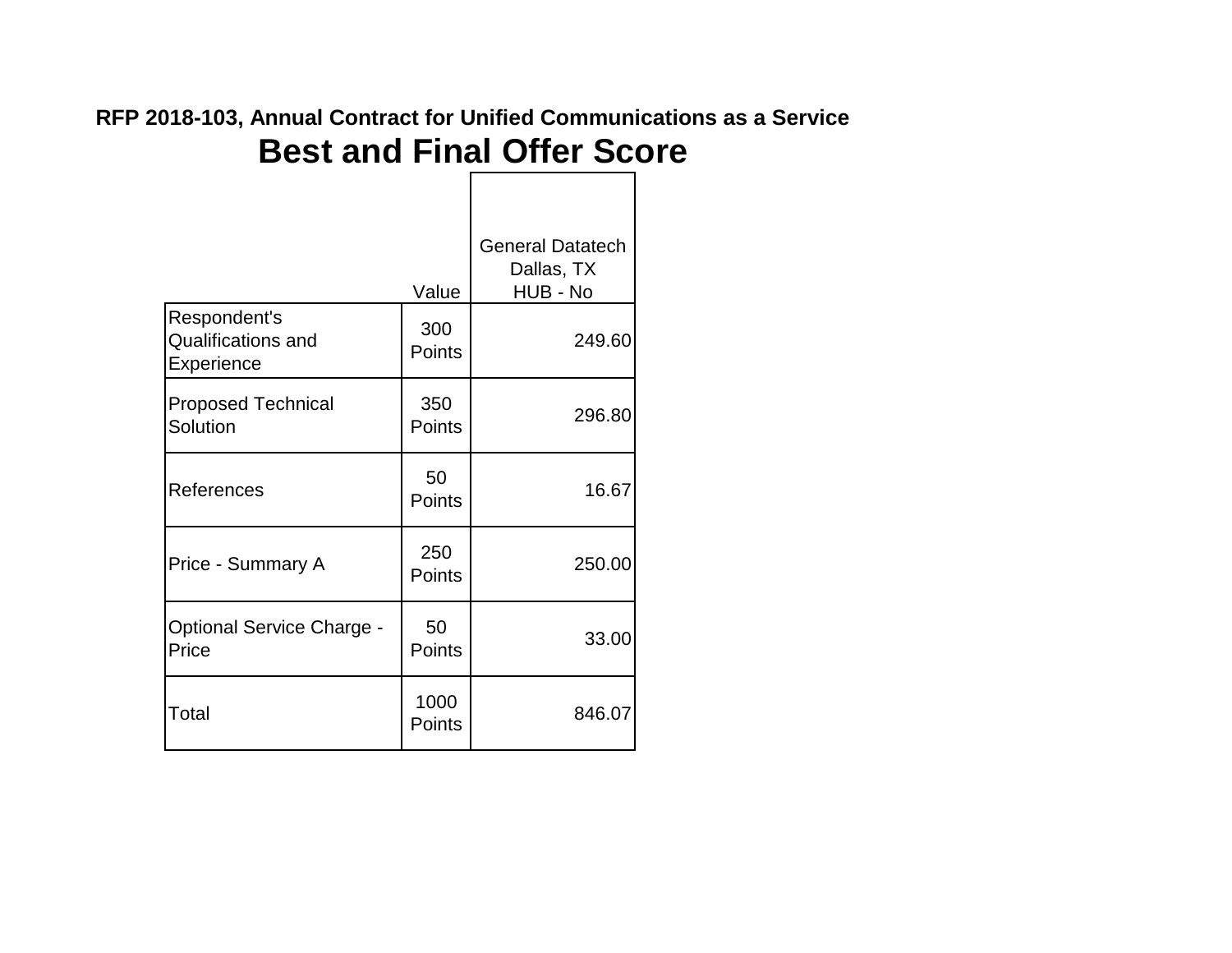|                                                         | Value          | <b>General Datatech</b><br>Dallas, TX<br>HUB - No |
|---------------------------------------------------------|----------------|---------------------------------------------------|
| Respondent's<br><b>Qualifications and</b><br>Experience | 300<br>Points  | 249.60                                            |
| <b>Proposed Technical</b><br>Solution                   | 350<br>Points  | 296.80                                            |
| References                                              | 50<br>Points   | 16.67                                             |
| <b>Price - Summary B</b>                                | 250<br>Points  | 250.00                                            |
| <b>Optional Service Charge -</b><br>Price               | 50<br>Points   | 33.00                                             |
| Total                                                   | 1000<br>Points | 846.07                                            |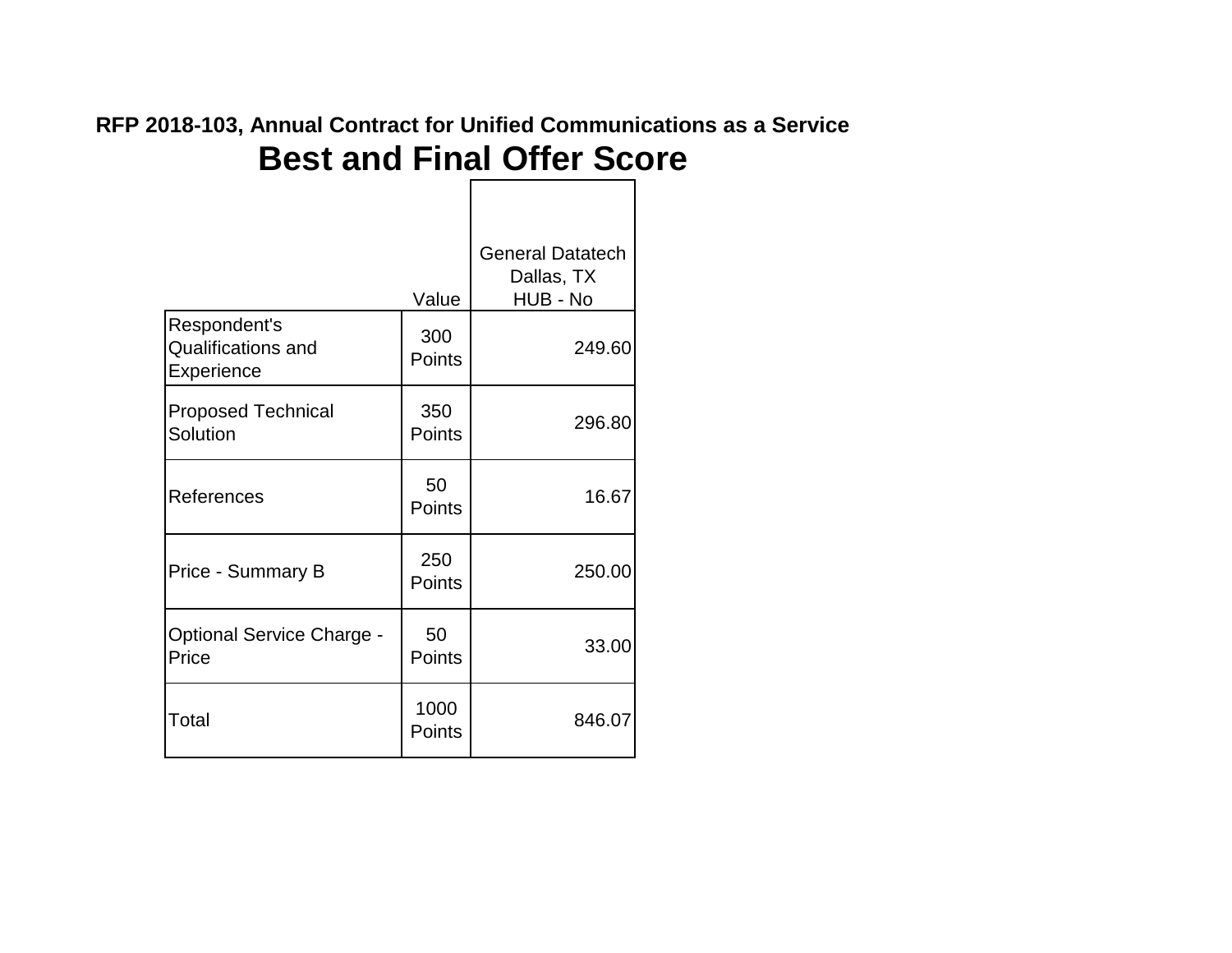#### **Best and Final Offer Score RFP 2018-103, Annual Contract for Unified Communications as a Service**

|                                                         |                | Award                                                    |
|---------------------------------------------------------|----------------|----------------------------------------------------------|
|                                                         | Value          | <b>General Datatech</b><br>Dallas, TX<br><b>HUB - No</b> |
| Respondent's<br><b>Qualifications and</b><br>Experience | 300<br>Points  | 249.60                                                   |
| <b>Proposed Technical</b><br>Solution                   | 350<br>Points  | 296.80                                                   |
| References                                              | 50<br>Points   | 16.67                                                    |
| <b>Price - Summary C</b>                                | 250<br>Points  | 250.00                                                   |
| <b>Optional Service Charge -</b><br>Price               | 50<br>Points   | 33.00                                                    |
| Total                                                   | 1000<br>Points | 846.07                                                   |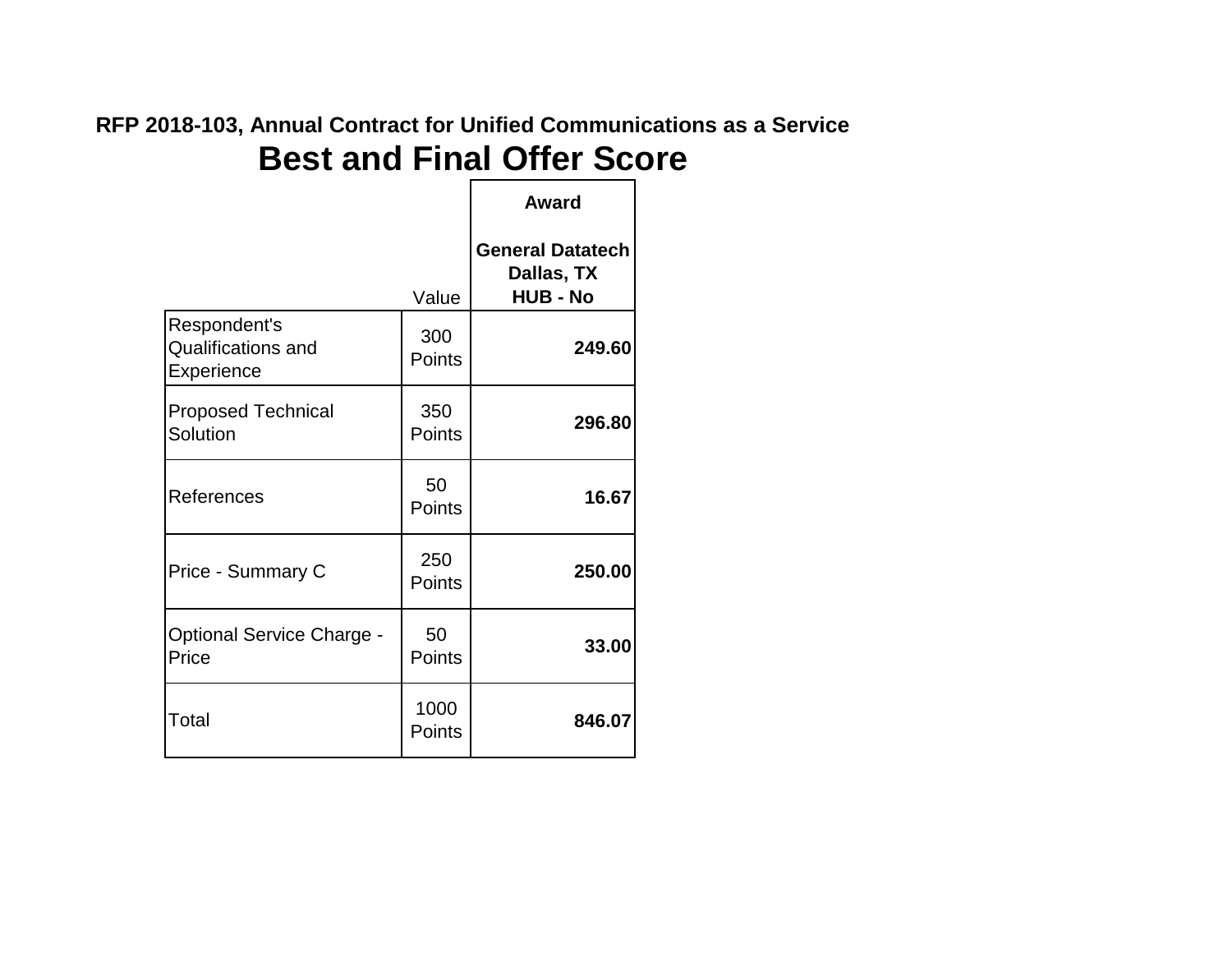|                                                         | Value          | <b>General Datatech</b><br>Dallas, TX<br>HUB - No |
|---------------------------------------------------------|----------------|---------------------------------------------------|
| Respondent's<br><b>Qualifications and</b><br>Experience | 300<br>Points  | 249.60                                            |
| <b>Proposed Technical</b><br>Solution                   | 350<br>Points  | 296.80                                            |
| References                                              | 50<br>Points   | 16.67                                             |
| <b>Price - Summary D</b>                                | 250<br>Points  | 250.00                                            |
| <b>Optional Service Charge -</b><br>Price               | 50<br>Points   | 33.00                                             |
| Total                                                   | 1000<br>Points | 846.07                                            |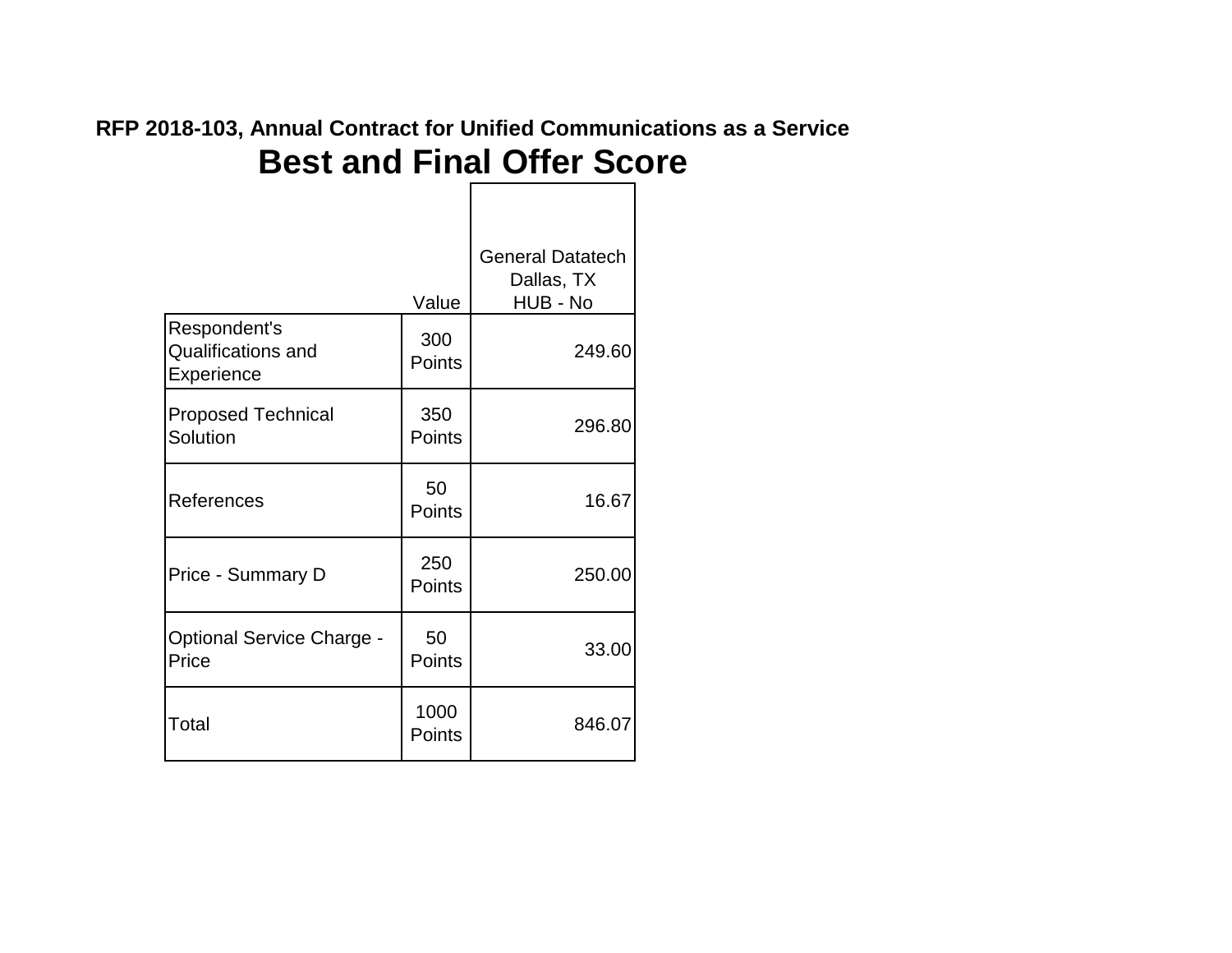$\mathbf{I}$ 

|                                                         | Value          | <b>General Datatech</b><br>Dallas, TX<br>HUB - No |
|---------------------------------------------------------|----------------|---------------------------------------------------|
| Respondent's<br><b>Qualifications and</b><br>Experience | 300<br>Points  | 249.60                                            |
| <b>Proposed Technical</b><br>Solution                   | 350<br>Points  | 296.80                                            |
| References                                              | 50<br>Points   | 16.67                                             |
| Price - Summary E                                       | 250<br>Points  | 250.00                                            |
| <b>Optional Service Charge -</b><br>Price               | 50<br>Points   | 33.00                                             |
| Total                                                   | 1000<br>Points | 846.07                                            |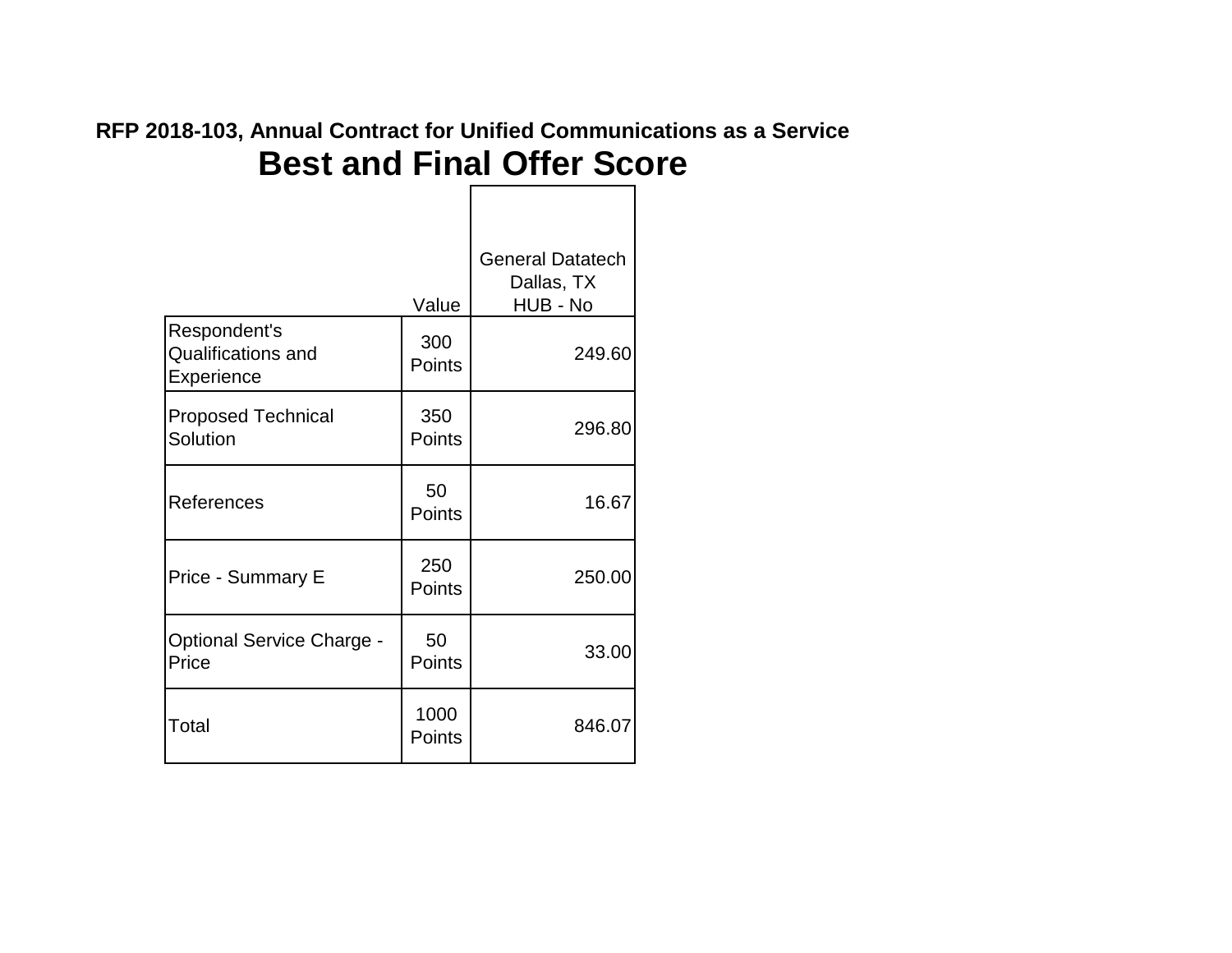|                                                         | Value          | <b>General Datatech</b><br>Dallas, TX<br>HUB - No |
|---------------------------------------------------------|----------------|---------------------------------------------------|
| Respondent's<br><b>Qualifications and</b><br>Experience | 300<br>Points  | 249.60                                            |
| <b>Proposed Technical</b><br>Solution                   | 350<br>Points  | 296.80                                            |
| References                                              | 50<br>Points   | 16.67                                             |
| Price - Average of<br><b>Summaries</b>                  | 250<br>Points  | 250.00                                            |
| <b>Optional Service Charge -</b><br>Price               | 50<br>Points   | 33.00                                             |
| Total                                                   | 1000<br>Points | 846.07                                            |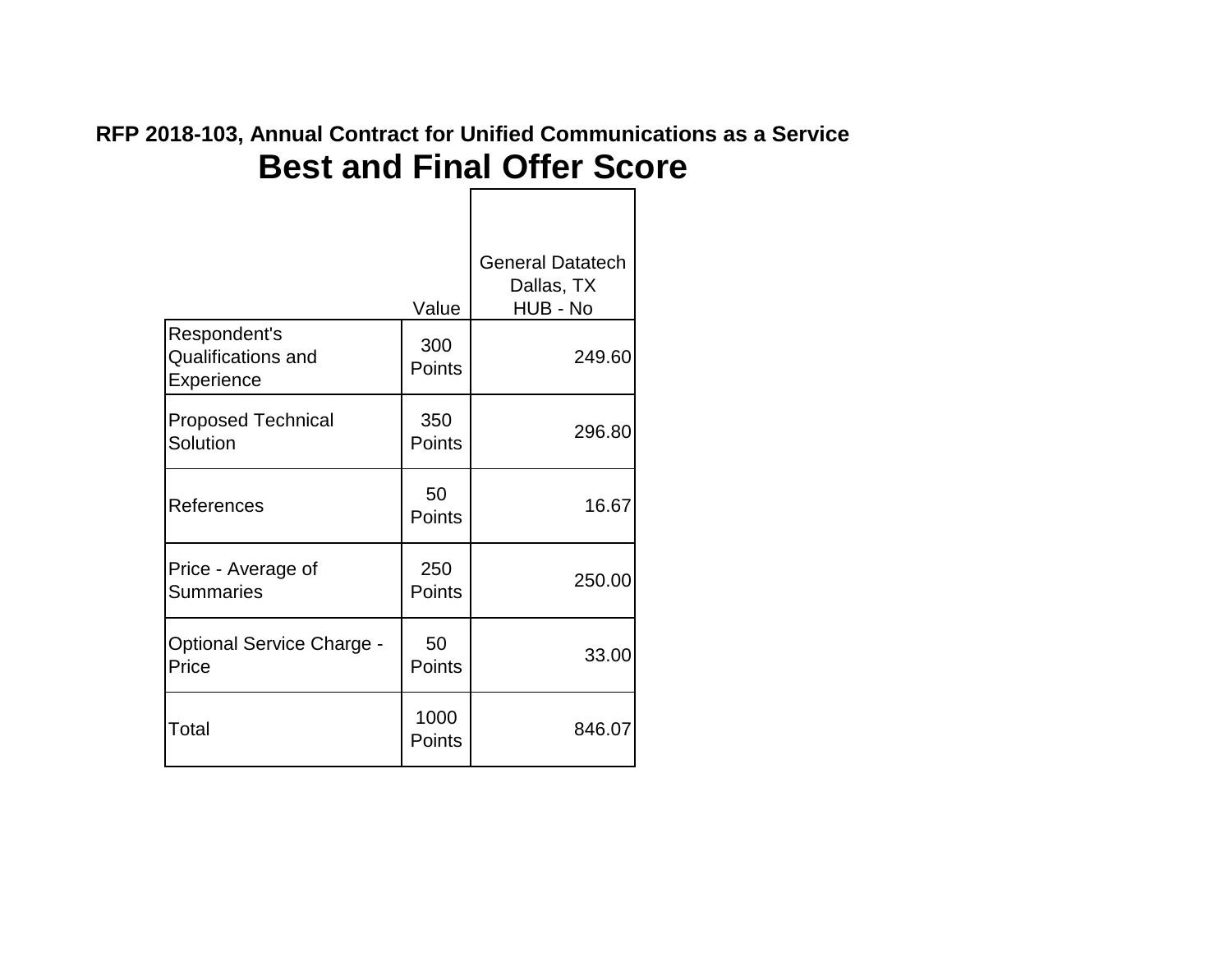|                                                         | Value          | <b>General Datatech</b><br>Dallas, TX<br>HUB - No | <b>NWN Corporation</b><br>Houston, TX<br>HUB - No |
|---------------------------------------------------------|----------------|---------------------------------------------------|---------------------------------------------------|
| Respondent's<br><b>Qualifications and</b><br>Experience | 300<br>Points  | 249.60                                            | 231.60                                            |
| <b>Proposed Technical</b><br>Solution                   | 350<br>Points  | 296.80                                            | 231.70                                            |
| References                                              | 50<br>Points   | 16.67                                             | 16.11                                             |
| Price - Summary A                                       | 250<br>Points  | 250.00                                            | 135.31                                            |
| <b>Optional Service Charge -</b><br>Price               | 50<br>Points   | 33.00                                             | 32.00                                             |
| Total                                                   | 1000<br>Points | 846.07                                            | 646.72                                            |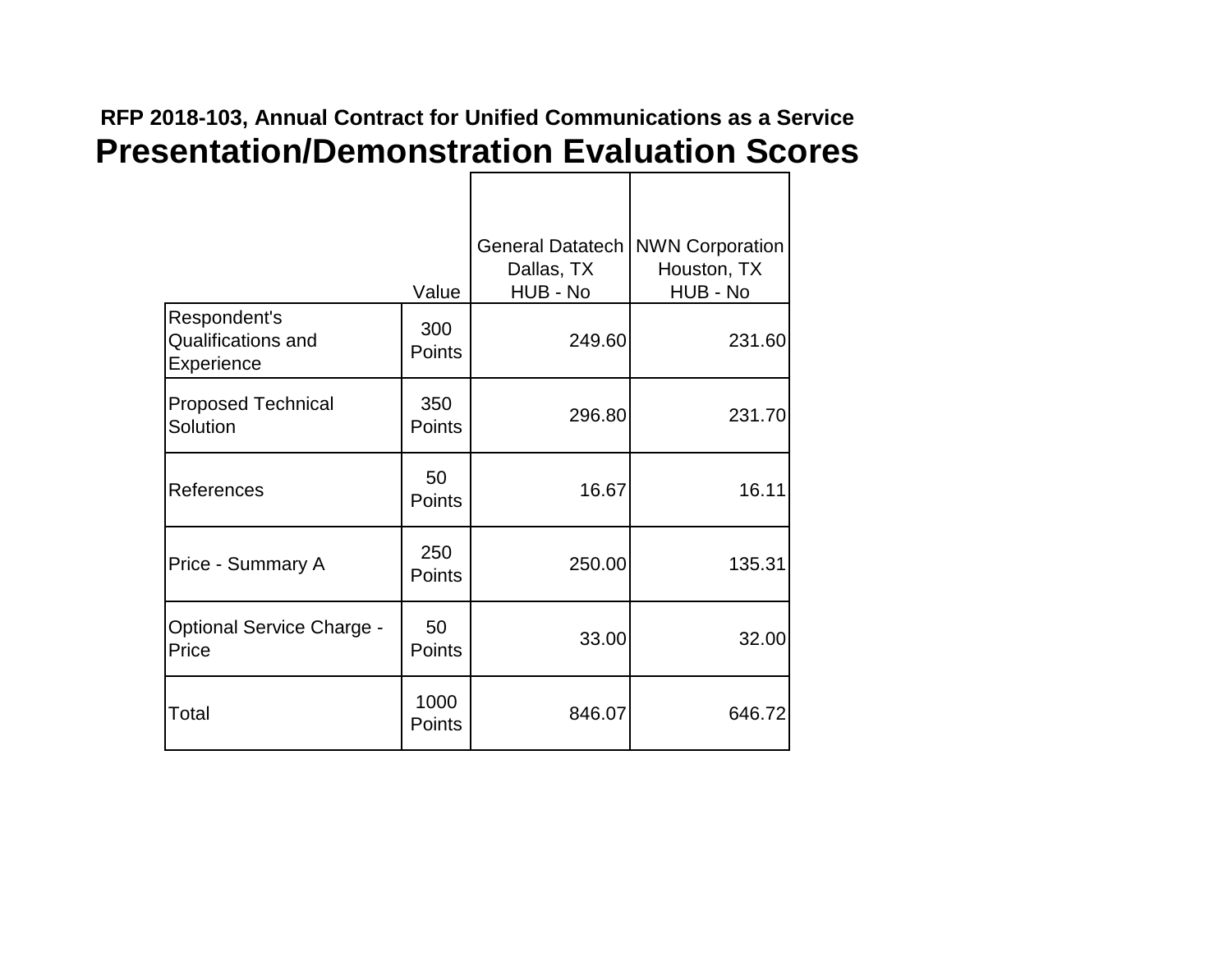|                                                         | Value                | <b>General Datatech</b><br>Dallas, TX<br>HUB - No | <b>NWN Corporation</b><br>Houston, TX<br>HUB - No |
|---------------------------------------------------------|----------------------|---------------------------------------------------|---------------------------------------------------|
| Respondent's<br><b>Qualifications and</b><br>Experience | 300<br>Points        | 249.60                                            | 231.60                                            |
| <b>Proposed Technical</b><br>Solution                   | 350<br>Points        | 296.80                                            | 231.70                                            |
| References                                              | 50<br><b>Points</b>  | 16.67                                             | 16.11                                             |
| Price - Summary B                                       | 250<br><b>Points</b> | 250.00                                            | 133.79                                            |
| <b>Optional Service Charge -</b><br>Price               | 50<br>Points         | 33.00                                             | 32.00                                             |
| Total                                                   | 1000<br>Points       | 846.07                                            | 645.20                                            |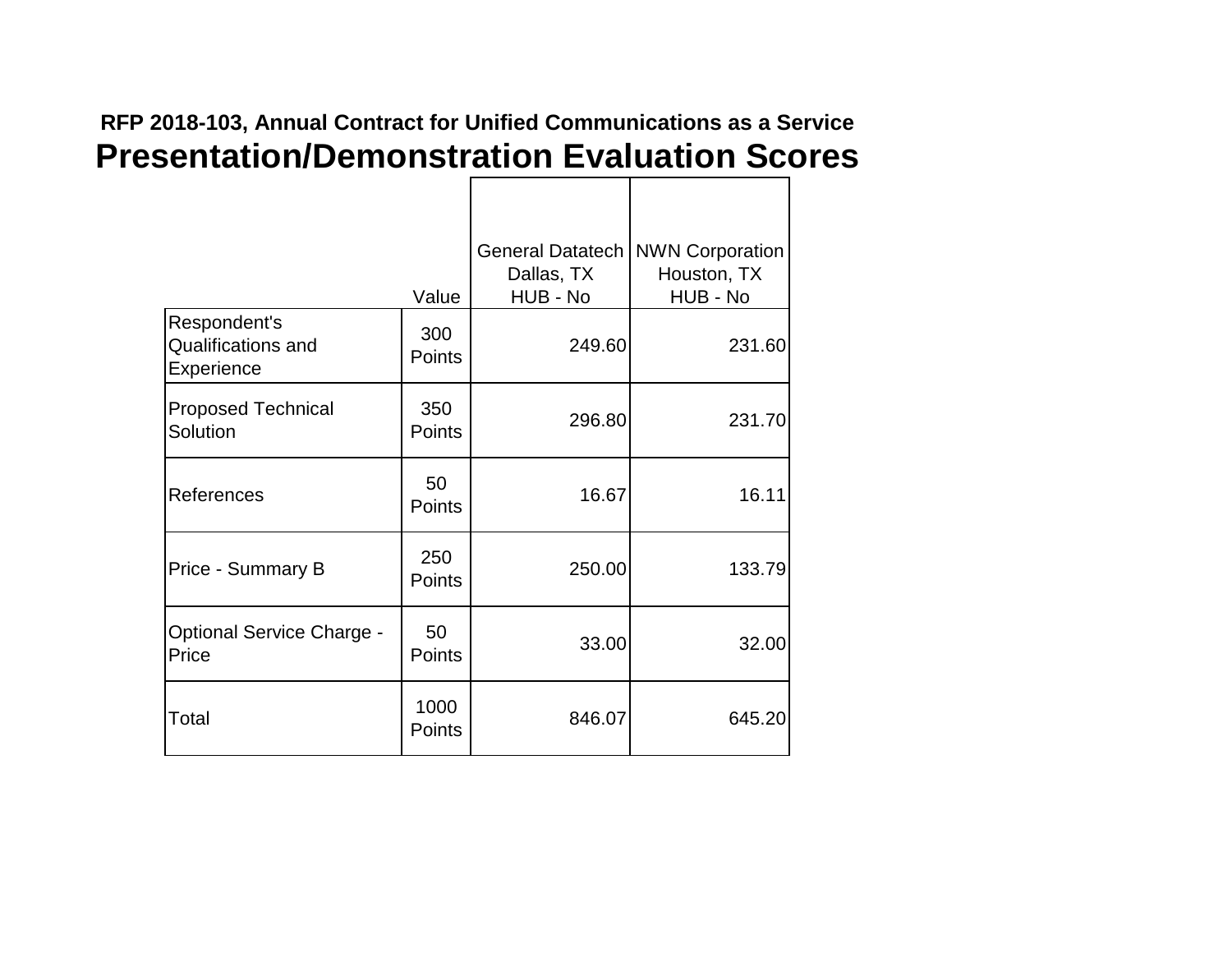#### **Presentation/Demonstration Evaluation Scores RFP 2018-103, Annual Contract for Unified Communications as a Service**

|                                                         | Value                | <b>General Datatech</b><br>Dallas, TX<br>HUB - No | <b>NWN Corporation</b><br>Houston, TX<br>HUB - No |
|---------------------------------------------------------|----------------------|---------------------------------------------------|---------------------------------------------------|
| Respondent's<br><b>Qualifications and</b><br>Experience | 300<br>Points        | 249.60                                            | 231.60                                            |
| <b>Proposed Technical</b><br>Solution                   | 350<br>Points        | 296.80                                            | 231.70                                            |
| References                                              | 50<br><b>Points</b>  | 16.67                                             | 16.11                                             |
| Price - Summary C                                       | 250<br><b>Points</b> | 250.00                                            | 135.32                                            |
| <b>Optional Service Charge -</b><br>Price               | 50<br>Points         | 33.00                                             | 32.00                                             |
| Total                                                   | 1000<br>Points       | 846.07                                            | 646.73                                            |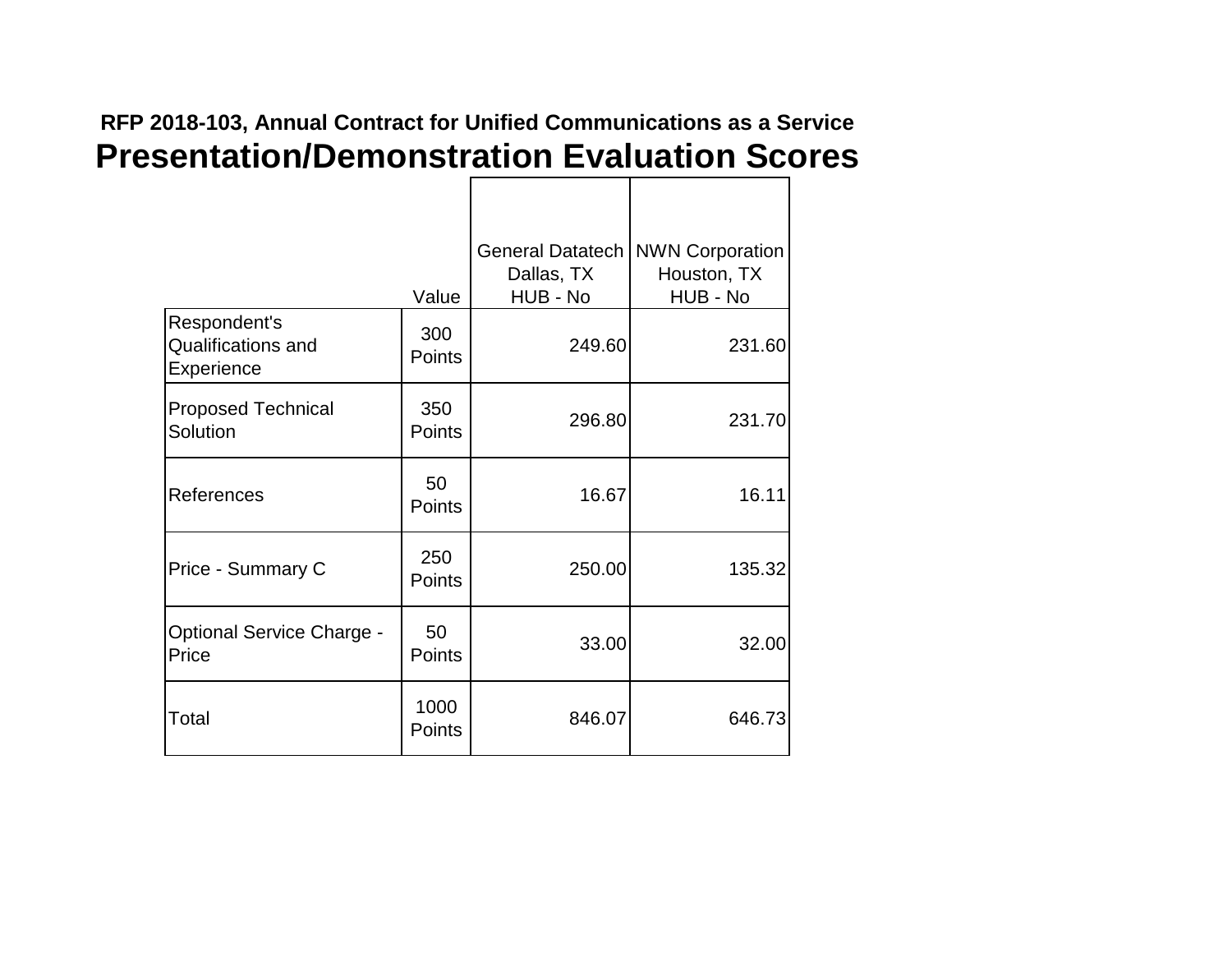|                                                         | Value          | <b>General Datatech</b><br>Dallas, TX<br>HUB - No | <b>NWN Corporation</b><br>Houston, TX<br>HUB - No |
|---------------------------------------------------------|----------------|---------------------------------------------------|---------------------------------------------------|
| Respondent's<br><b>Qualifications and</b><br>Experience | 300<br>Points  | 249.60                                            | 231.60                                            |
| <b>Proposed Technical</b><br>Solution                   | 350<br>Points  | 296.80                                            | 231.70                                            |
| References                                              | 50<br>Points   | 16.67                                             | 16.11                                             |
| Price - Summary D                                       | 250<br>Points  | 250.00                                            | 131.31                                            |
| <b>Optional Service Charge -</b><br>Price               | 50<br>Points   | 33.00                                             | 32.00                                             |
| Total                                                   | 1000<br>Points | 846.07                                            | 642.72                                            |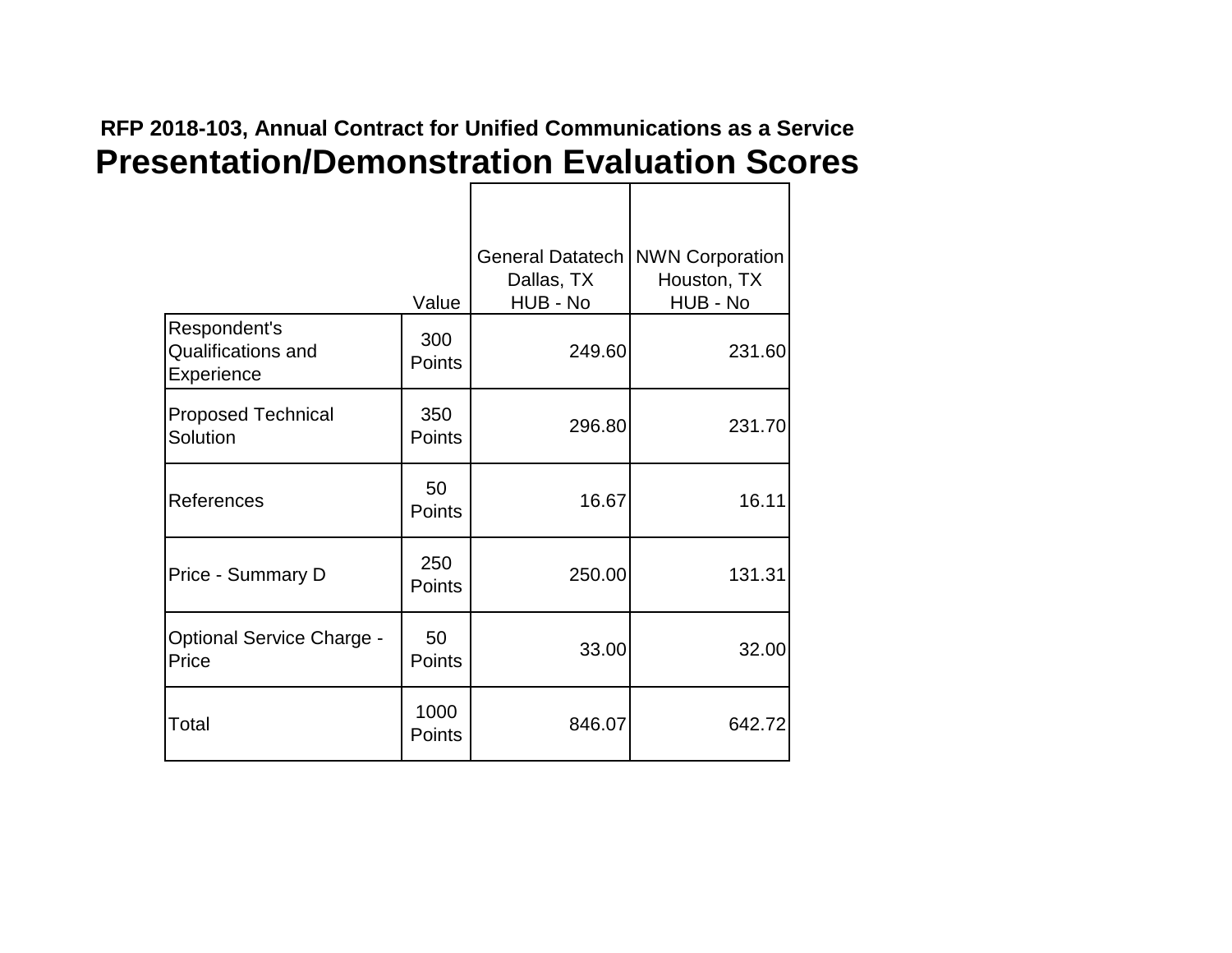|                                                         | Value                 | <b>General Datatech</b><br>Dallas, TX<br>HUB - No | <b>NWN Corporation</b><br>Houston, TX<br>HUB - No |
|---------------------------------------------------------|-----------------------|---------------------------------------------------|---------------------------------------------------|
| Respondent's<br><b>Qualifications and</b><br>Experience | 300<br><b>Points</b>  | 249.60                                            | 231.60                                            |
| <b>Proposed Technical</b><br>Solution                   | 350<br>Points         | 296.80                                            | 231.70                                            |
| References                                              | 50<br><b>Points</b>   | 16.67                                             | 16.11                                             |
| Price - Summary E                                       | 250<br><b>Points</b>  | 250.00                                            | 132.28                                            |
| <b>Optional Service Charge -</b><br>Price               | 50<br><b>Points</b>   | 33.00                                             | 32.00                                             |
| Total                                                   | 1000<br><b>Points</b> | 846.07                                            | 643.69                                            |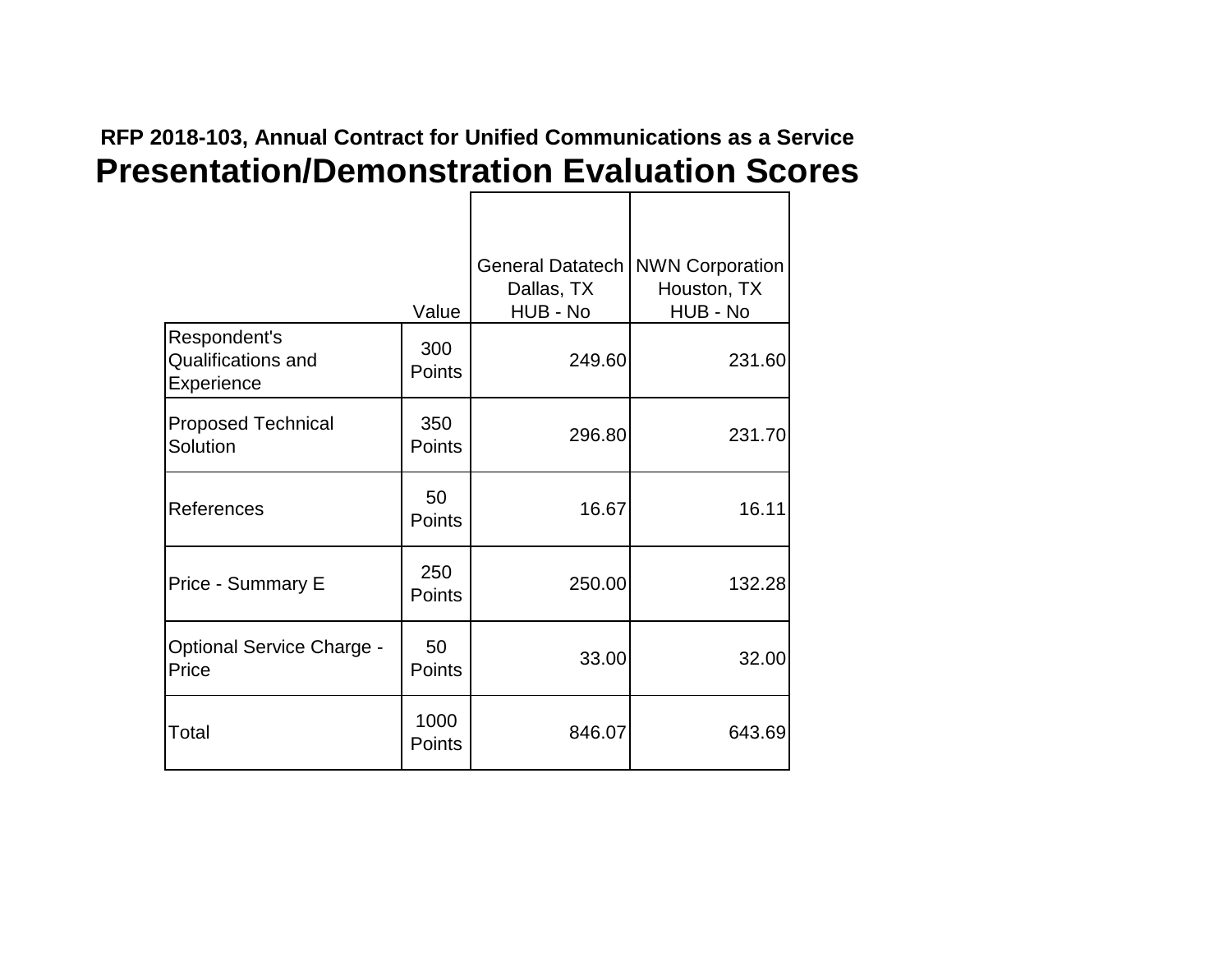|                                                         | Value                | <b>General Datatech</b><br>Dallas, TX<br>HUB - No | <b>NWN Corporation</b><br>Houston, TX<br>HUB - No |
|---------------------------------------------------------|----------------------|---------------------------------------------------|---------------------------------------------------|
| Respondent's<br><b>Qualifications and</b><br>Experience | 300<br><b>Points</b> | 249.60                                            | 231.60                                            |
| <b>Proposed Technical</b><br>Solution                   | 350<br><b>Points</b> | 296.80                                            | 231.70                                            |
| References                                              | 50<br>Points         | 16.67                                             | 16.11                                             |
| Price - Average of<br><b>Summaries</b>                  | 250<br>Points        | 250.00                                            | 133.64                                            |
| <b>Optional Service Charge -</b><br>Price               | 50<br>Points         | 33.00                                             | 32.00                                             |
| Total                                                   | 1000<br>Points       | 846.07                                            | 645.05                                            |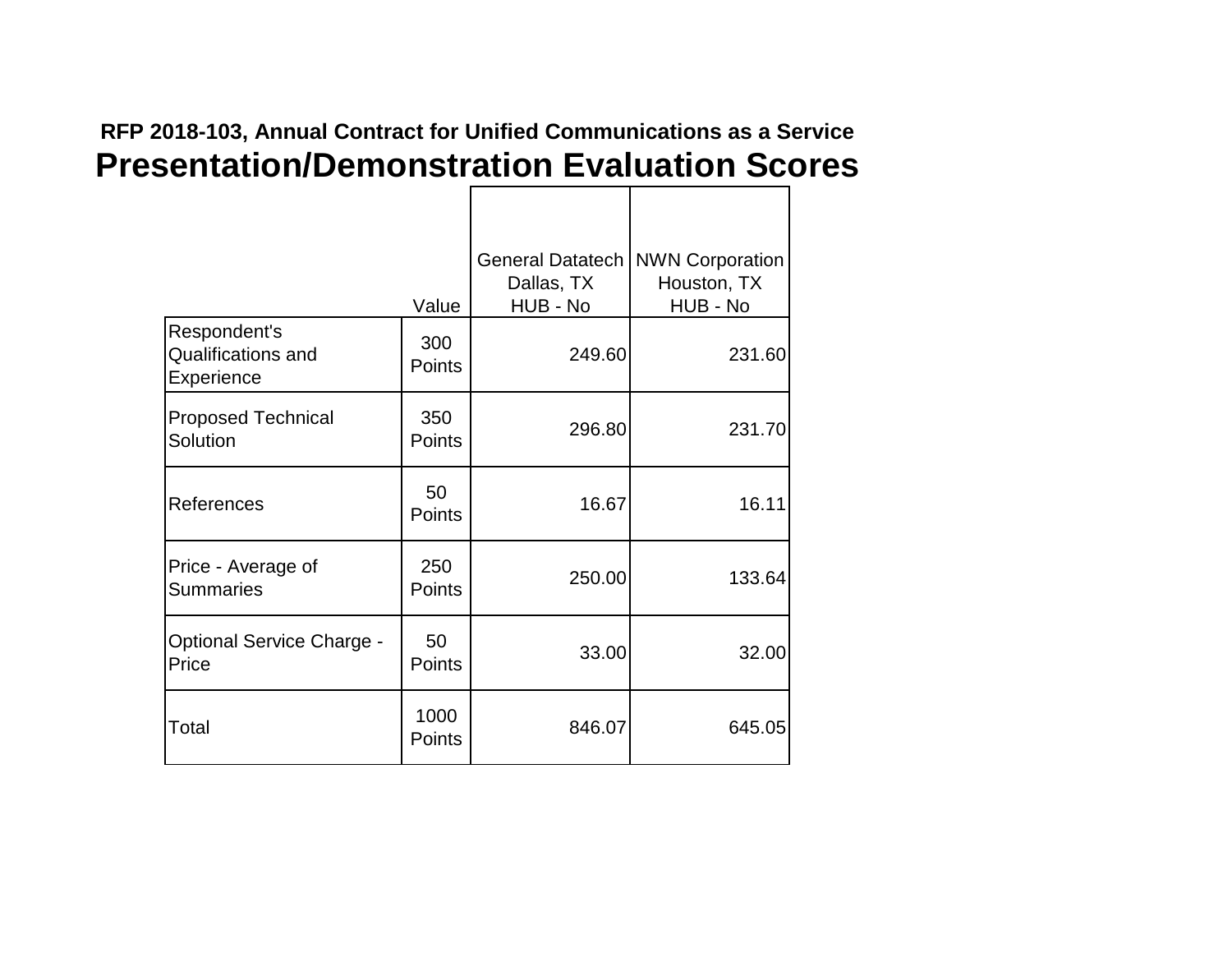|                                                  | Value          | General Datatech<br>Dallas, TX<br>HUB - No | <b>Netsync Network</b><br><b>Solutions</b><br>Carrollton, TX<br>HUB - Yes | <b>NWN Corporation</b><br>Houston, TX<br>HUB - No | Panterra<br>Networks, Inc.<br>Santa Clara, CA<br>HUB - No | Sigma<br>Technology<br>Solutions, Inc.<br>San Antonio, TX<br>HUB - No |
|--------------------------------------------------|----------------|--------------------------------------------|---------------------------------------------------------------------------|---------------------------------------------------|-----------------------------------------------------------|-----------------------------------------------------------------------|
| Respondent's<br>Qualifications and<br>Experience | 300<br>Points  | 244.00                                     | 150.00                                                                    | 229.00                                            | 146.00                                                    | 165.00                                                                |
| <b>Proposed Technical</b><br>Solution            | 350<br>Points  | 289.33                                     | 141.17                                                                    | 235.08                                            | 186.67                                                    | 195.42                                                                |
| <b>References</b>                                | 50<br>Points   | 16.67                                      | 41.11                                                                     | 16.11                                             | 16.11                                                     | 26.39                                                                 |
| Price - Summary A                                | 250<br>Points  | 250.00                                     | 115.94                                                                    | 135.31                                            | 67.11                                                     | 111.46                                                                |
| <b>Optional Service Charge -</b><br>Price        | 50<br>Points   | 32.50                                      | 17.50                                                                     | 31.67                                             | 21.67                                                     | 28.33                                                                 |
| Total                                            | 1000<br>Points | 832.50                                     | 465.72                                                                    | 647.17                                            | 437.56                                                    | 526.60                                                                |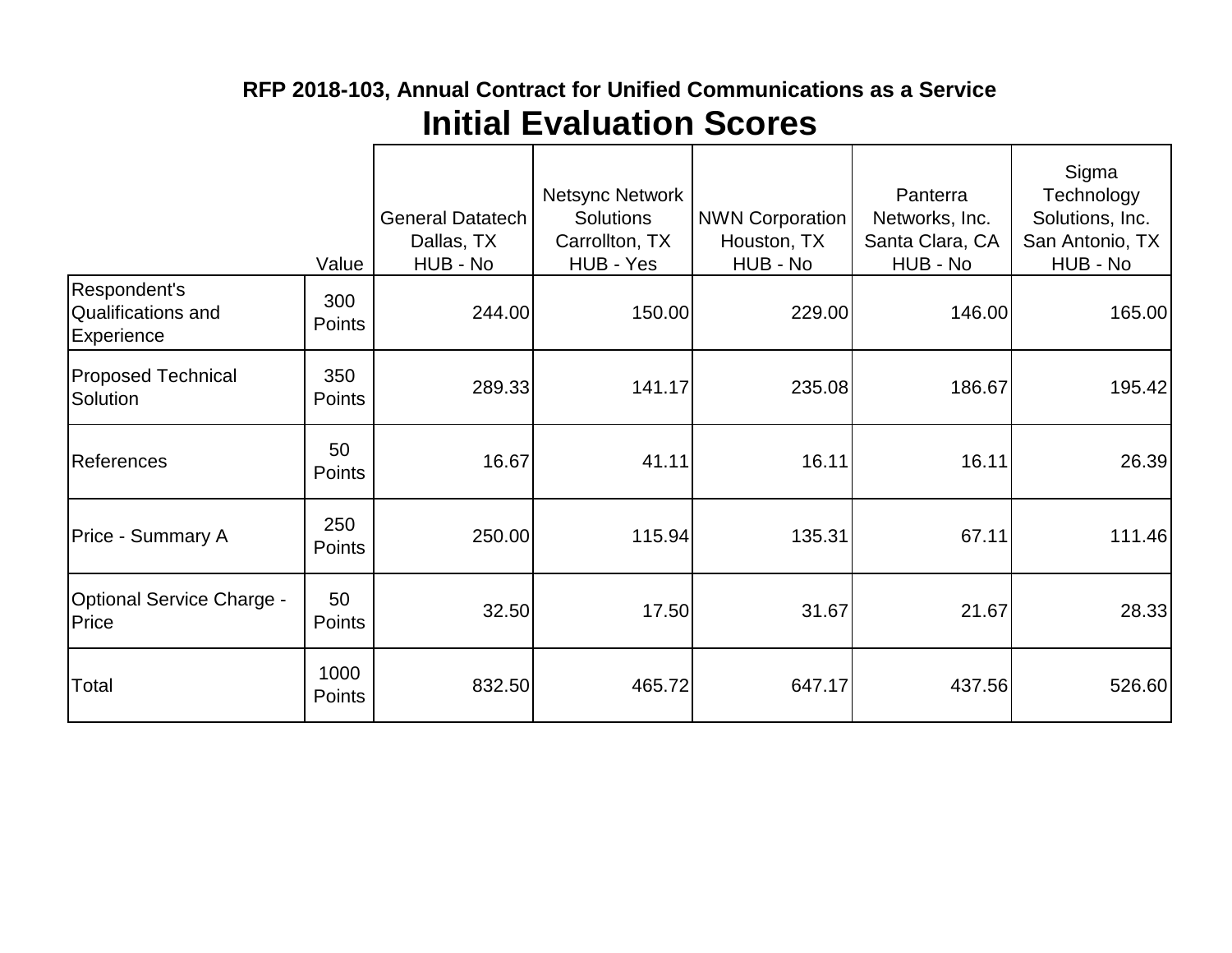|                                                                | Value          | <b>General Datatech</b><br>Dallas, TX<br>HUB - No | Netsync Network<br><b>Solutions</b><br>Carrollton, TX<br>HUB - Yes | <b>NWN Corporation</b><br>Houston, TX<br>HUB - No | Panterra<br>Networks, Inc.<br>Santa Clara, CA<br>HUB - No | Sigma<br>Technology<br>Solutions, Inc.<br>San Antonio, TX<br>HUB - No |
|----------------------------------------------------------------|----------------|---------------------------------------------------|--------------------------------------------------------------------|---------------------------------------------------|-----------------------------------------------------------|-----------------------------------------------------------------------|
| Respondent's<br><b>Qualifications and</b><br><b>Experience</b> | 300<br>Points  | 244.00                                            | 150.00                                                             | 229.00                                            | 146.00                                                    | 165.00                                                                |
| <b>Proposed Technical</b><br>Solution                          | 350<br>Points  | 289.33                                            | 141.17                                                             | 235.08                                            | 186.67                                                    | 195.42                                                                |
| <b>References</b>                                              | 50<br>Points   | 16.67                                             | 41.11                                                              | 16.11                                             | 16.11                                                     | 26.39                                                                 |
| <b>Price - Summary B</b>                                       | 250<br>Points  | 250.00                                            | 130.36                                                             | 133.79                                            | 61.01                                                     | 107.89                                                                |
| <b>Optional Service Charge -</b><br>Price                      | 50<br>Points   | 32.50                                             | 17.50                                                              | 31.67                                             | 21.67                                                     | 28.33                                                                 |
| Total                                                          | 1000<br>Points | 832.50                                            | 480.14                                                             | 645.65                                            | 431.46                                                    | 523.03                                                                |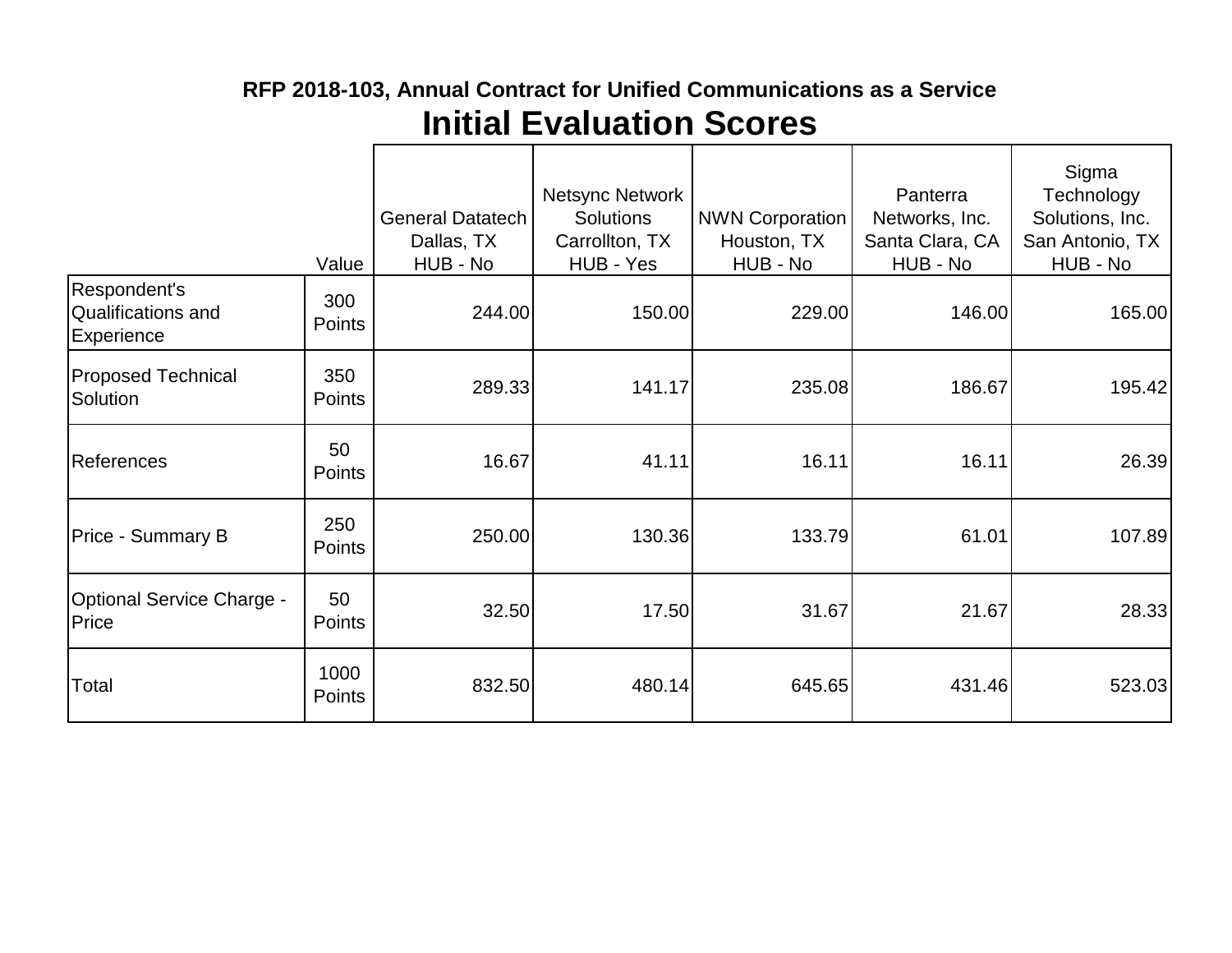|                                                                | Value          | <b>General Datatech</b><br>Dallas, TX<br>HUB - No | Netsync Network<br><b>Solutions</b><br>Carrollton, TX<br>HUB - Yes | <b>NWN Corporation</b><br>Houston, TX<br>HUB - No | Panterra<br>Networks, Inc.<br>Santa Clara, CA<br>HUB - No | Sigma<br>Technology<br>Solutions, Inc.<br>San Antonio, TX<br>HUB - No |
|----------------------------------------------------------------|----------------|---------------------------------------------------|--------------------------------------------------------------------|---------------------------------------------------|-----------------------------------------------------------|-----------------------------------------------------------------------|
| Respondent's<br><b>Qualifications and</b><br><b>Experience</b> | 300<br>Points  | 244.00                                            | 150.00                                                             | 229.00                                            | 146.00                                                    | 165.00                                                                |
| <b>Proposed Technical</b><br>Solution                          | 350<br>Points  | 289.33                                            | 141.17                                                             | 235.08                                            | 186.67                                                    | 195.42                                                                |
| <b>References</b>                                              | 50<br>Points   | 16.67                                             | 41.11                                                              | 16.11                                             | 16.11                                                     | 26.39                                                                 |
| Price - Summary C                                              | 250<br>Points  | 250.00                                            | 134.22                                                             | 135.32                                            | 70.48                                                     | 110.15                                                                |
| <b>Optional Service Charge -</b><br>Price                      | 50<br>Points   | 32.50                                             | 17.50                                                              | 31.67                                             | 21.67                                                     | 28.33                                                                 |
| Total                                                          | 1000<br>Points | 832.50                                            | 484.00                                                             | 647.18                                            | 440.93                                                    | 525.29                                                                |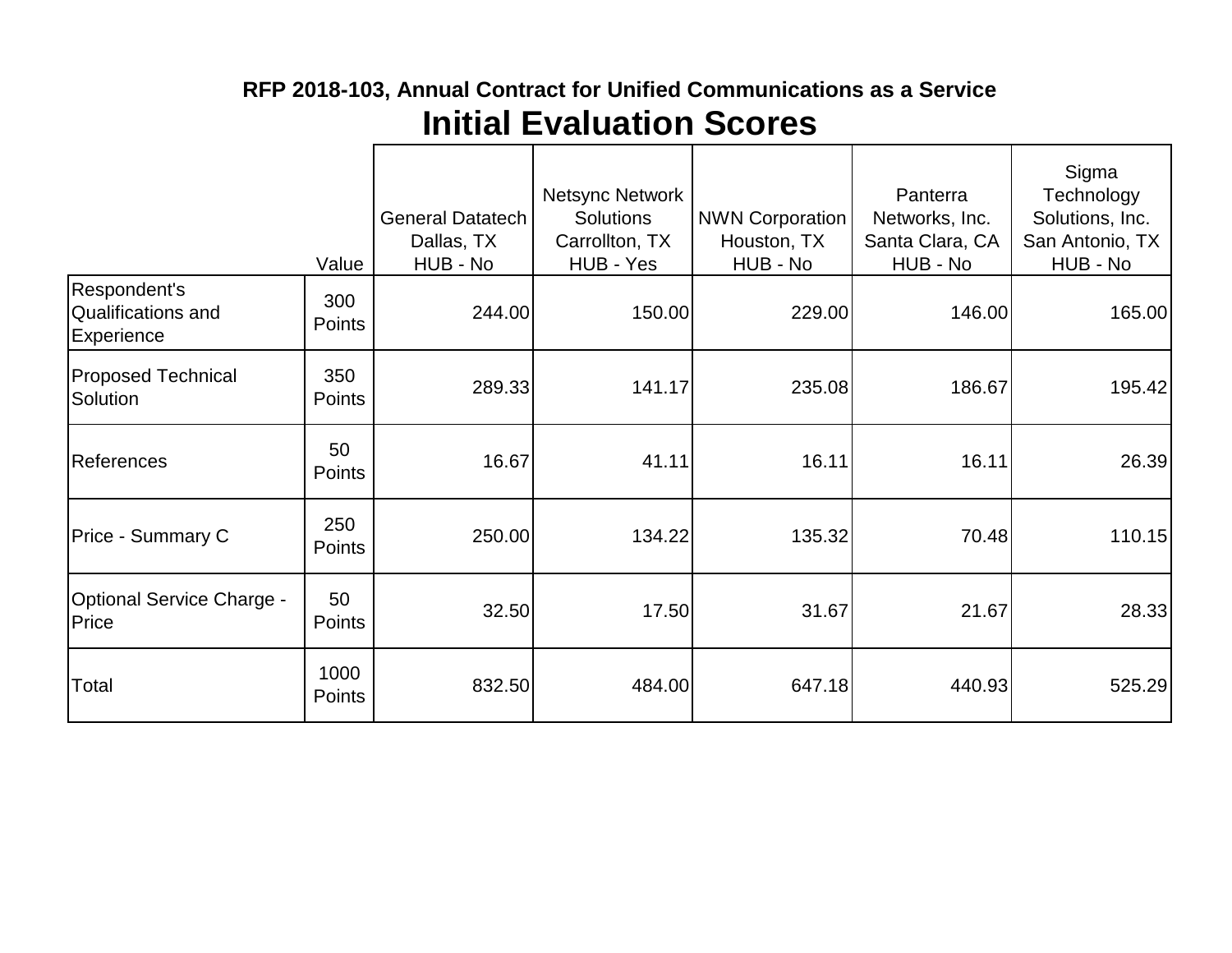# **Initial Evaluation Scores RFP 2018-103, Annual Contract for Unified Communications as a Service**

|                                                         | Value                | General Datatech<br>Dallas, TX<br>HUB - No | Netsync Network<br><b>Solutions</b><br>Carrollton, TX<br>HUB - Yes | <b>NWN Corporation</b><br>Houston, TX<br>HUB - No | Panterra<br>Networks, Inc.<br>Santa Clara, CA<br>HUB - No | Sigma<br>Technology<br>Solutions, Inc.<br>San Antonio, TX<br>HUB - No |
|---------------------------------------------------------|----------------------|--------------------------------------------|--------------------------------------------------------------------|---------------------------------------------------|-----------------------------------------------------------|-----------------------------------------------------------------------|
| Respondent's<br><b>Qualifications and</b><br>Experience | 300<br><b>Points</b> | 244.00                                     | 150.00                                                             | 229.00                                            | 146.00                                                    | 165.00                                                                |
| <b>Proposed Technical</b><br>Solution                   | 350<br>Points        | 289.33                                     | 141.17                                                             | 235.08                                            | 186.67                                                    | 195.42                                                                |
| <b>References</b>                                       | 50<br>Points         | 16.67                                      | 41.11                                                              | 16.11                                             | 16.11                                                     | 26.39                                                                 |
| Price - Summary D                                       | 250<br>Points        | 250.00                                     | 127.57                                                             | 131.31                                            | 61.41                                                     | 105.03                                                                |
| <b>Optional Service Charge -</b><br>Price               | 50<br>Points         | 32.50                                      | 17.50                                                              | 31.67                                             | 21.67                                                     | 28.33                                                                 |
| Total                                                   | 1000<br>Points       | 832.50                                     | 477.35                                                             | 643.17                                            | 431.86                                                    | 520.17                                                                |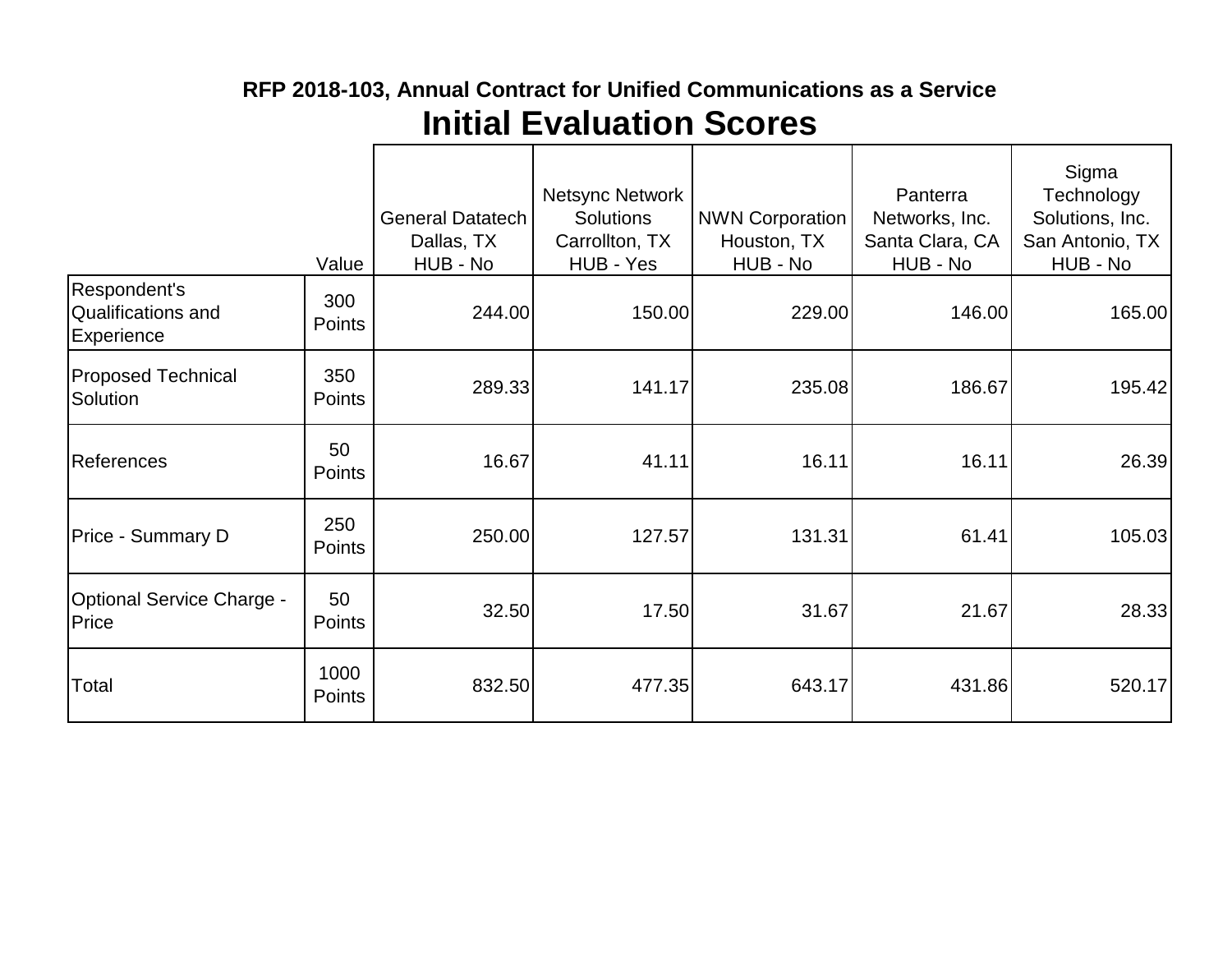|                                                  | Value                | General Datatech<br>Dallas, TX<br>HUB - No | <b>Netsync Network</b><br><b>Solutions</b><br>Carrollton, TX<br>HUB - Yes | <b>NWN Corporation</b><br>Houston, TX<br>HUB - No | Panterra<br>Networks, Inc.<br>Santa Clara, CA<br>HUB - No | Sigma<br>Technology<br>Solutions, Inc.<br>San Antonio, TX<br>HUB - No |
|--------------------------------------------------|----------------------|--------------------------------------------|---------------------------------------------------------------------------|---------------------------------------------------|-----------------------------------------------------------|-----------------------------------------------------------------------|
| Respondent's<br>Qualifications and<br>Experience | 300<br><b>Points</b> | 244.00                                     | 150.00                                                                    | 229.00                                            | 146.00                                                    | 165.00                                                                |
| <b>Proposed Technical</b><br>Solution            | 350<br><b>Points</b> | 289.33                                     | 141.17                                                                    | 235.08                                            | 186.67                                                    | 195.42                                                                |
| <b>References</b>                                | 50<br>Points         | 16.67                                      | 41.11                                                                     | 16.11                                             | 16.11                                                     | 26.39                                                                 |
| Price - Summary E                                | 250<br>Points        | 250.00                                     | 129.99                                                                    | 132.28                                            | 67.54                                                     | 106.43                                                                |
| <b>Optional Service Charge -</b><br>Price        | 50<br>Points         | 32.50                                      | 17.50                                                                     | 31.67                                             | 21.67                                                     | 28.33                                                                 |
| Total                                            | 1000<br>Points       | 832.50                                     | 479.77                                                                    | 644.14                                            | 437.99                                                    | 521.57                                                                |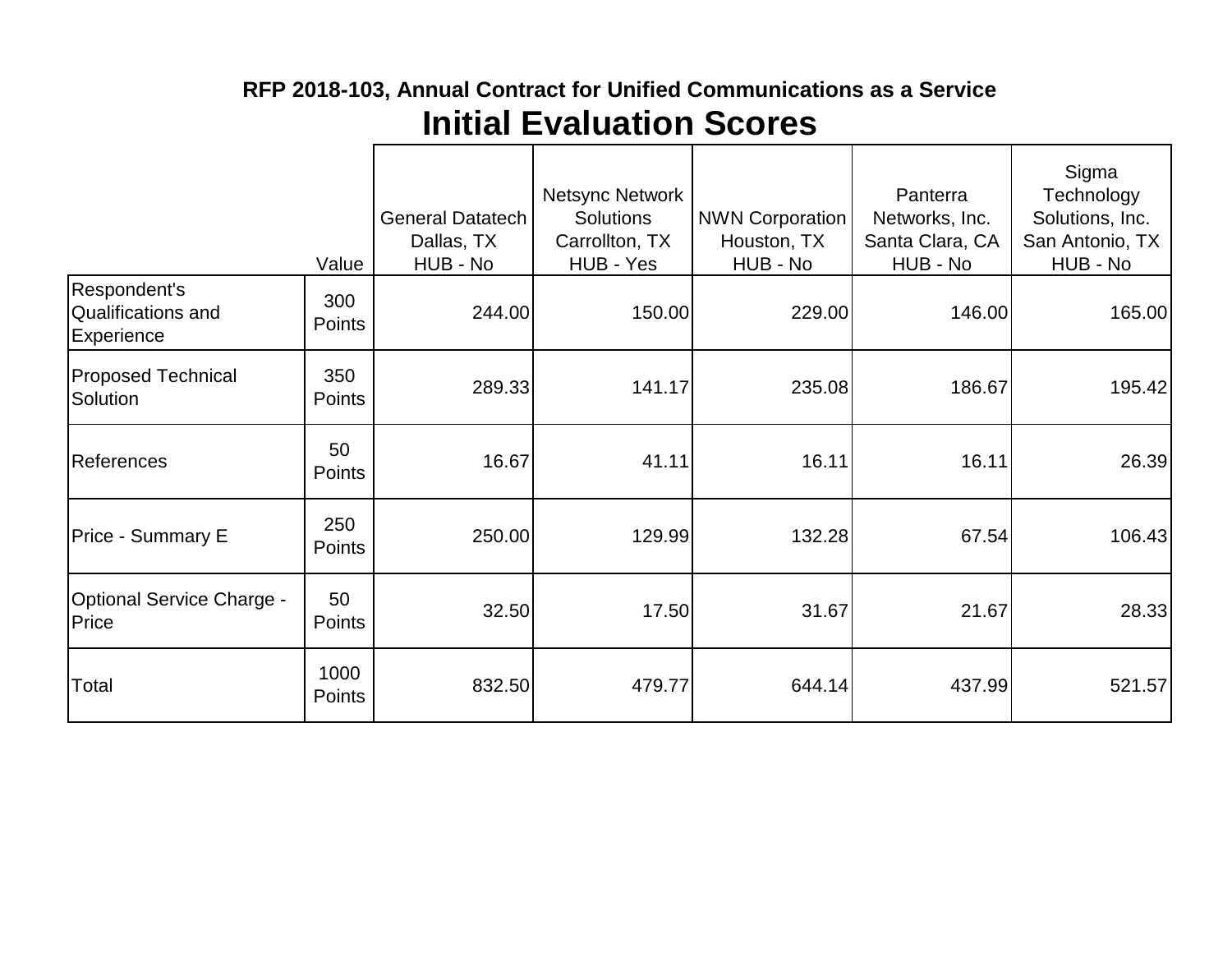|                                                                | Value          | <b>General Datatech</b><br>Dallas, TX<br>HUB - No | Netsync Network<br><b>Solutions</b><br>Carrollton, TX<br>HUB - Yes | <b>NWN Corporation</b><br>Houston, TX<br>HUB - No | Panterra<br>Networks, Inc.<br>Santa Clara, CA<br>HUB - No | Sigma<br>Technology<br>Solutions, Inc.<br>San Antonio, TX<br>HUB - No |
|----------------------------------------------------------------|----------------|---------------------------------------------------|--------------------------------------------------------------------|---------------------------------------------------|-----------------------------------------------------------|-----------------------------------------------------------------------|
| Respondent's<br><b>Qualifications and</b><br><b>Experience</b> | 300<br>Points  | 244.00                                            | 150.00                                                             | 229.00                                            | 146.00                                                    | 165.00                                                                |
| <b>Proposed Technical</b><br>Solution                          | 350<br>Points  | 289.33                                            | 141.17                                                             | 235.08                                            | 186.67                                                    | 195.42                                                                |
| <b>References</b>                                              | 50<br>Points   | 16.67                                             | 41.11                                                              | 16.11                                             | 16.11                                                     | 26.39                                                                 |
| Price - Average of<br><b>Summaries</b>                         | 250<br>Points  | 250.00                                            | 127.19                                                             | 133.64                                            | 65.32                                                     | 108.22                                                                |
| <b>Optional Service Charge -</b><br>Price                      | 50<br>Points   | 32.50                                             | 17.50                                                              | 31.67                                             | 21.67                                                     | 28.33                                                                 |
| Total                                                          | 1000<br>Points | 832.50                                            | 476.97                                                             | 645.50                                            | 435.77                                                    | 523.36                                                                |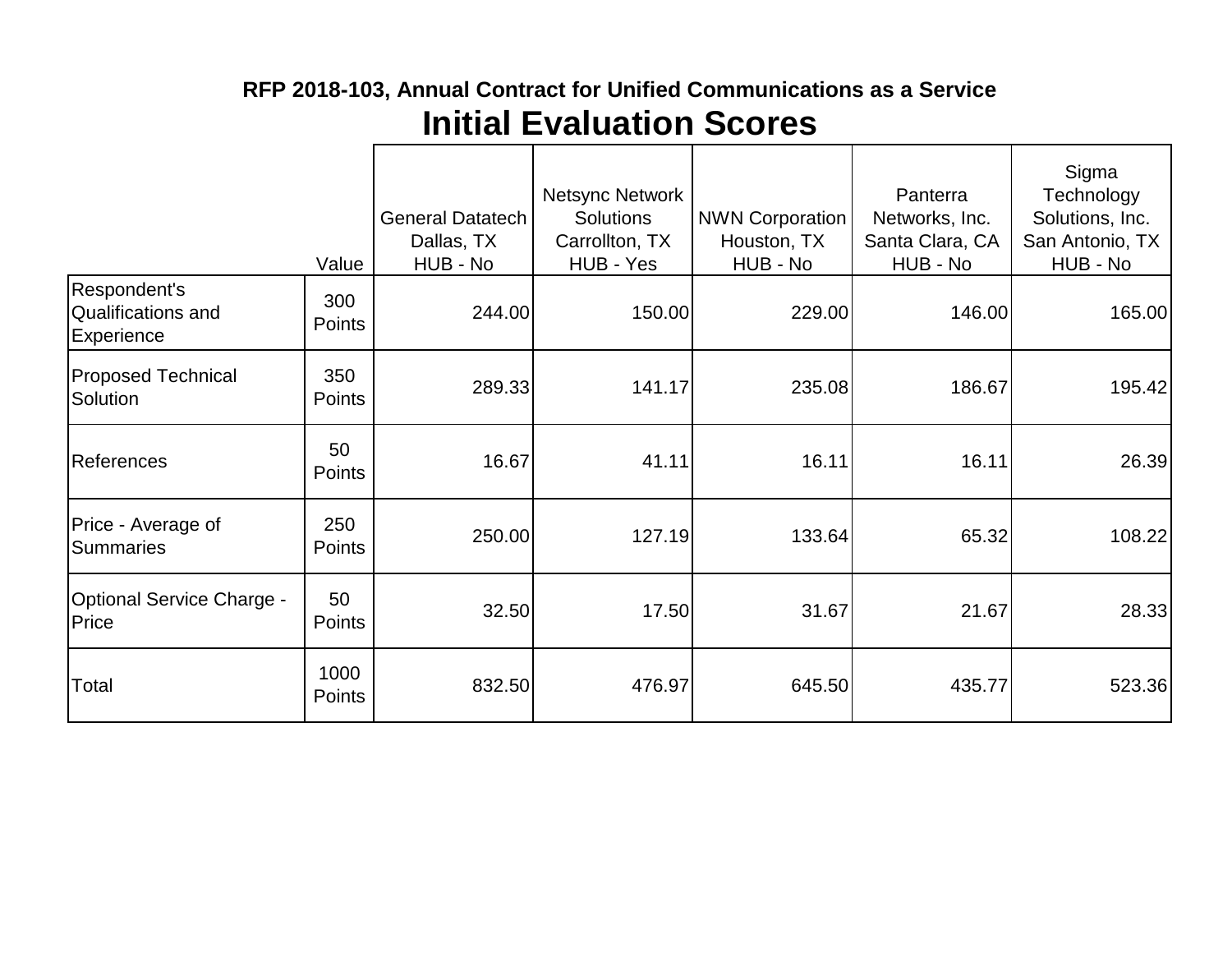Notes:

AT&T Corp. deemed non-responsive for failure to include Price Per Month for all Required Services and Features on the Bundle Requirements and Price Form.

CenturyLink Communications, LLC deemed non-responsive for failure to include Price Per Month for all Required Services and Features on the Bundle Requirements and Price Form.

Cistera Networks, Inc. submitted a no-response.

Connections Wizards deemed non-responsive for failure to include Price Per Month for all Required Services and Features on the Bundle Requirements and Price Form, for failure to support interoperability / coexistence with existing Plexar and Cisco VoIP solutions for the transition period, and failure to use open APIs (application program interface).

Diamond Voice Cloud Phone Service submitted a no-response.

Hi-Tech Bangla Information Systems, Inc. deemed non-responsive for failure to provide contact information for references as required.

Houston Communications, Inc. submitted a no-response.

Jive Communications, Inc. deemed non-responsive for failure to include Professional Services and Optional Price Forms as required.

Line Systems Inc., a Division of TeleSystem (LSI/Telesys), deemed non-responsive for failure to include Price per Month for Additional Charges on the UCaaS Call Control Price Form and for altering the number of video and web conferencing licenses required on the Price Forms.